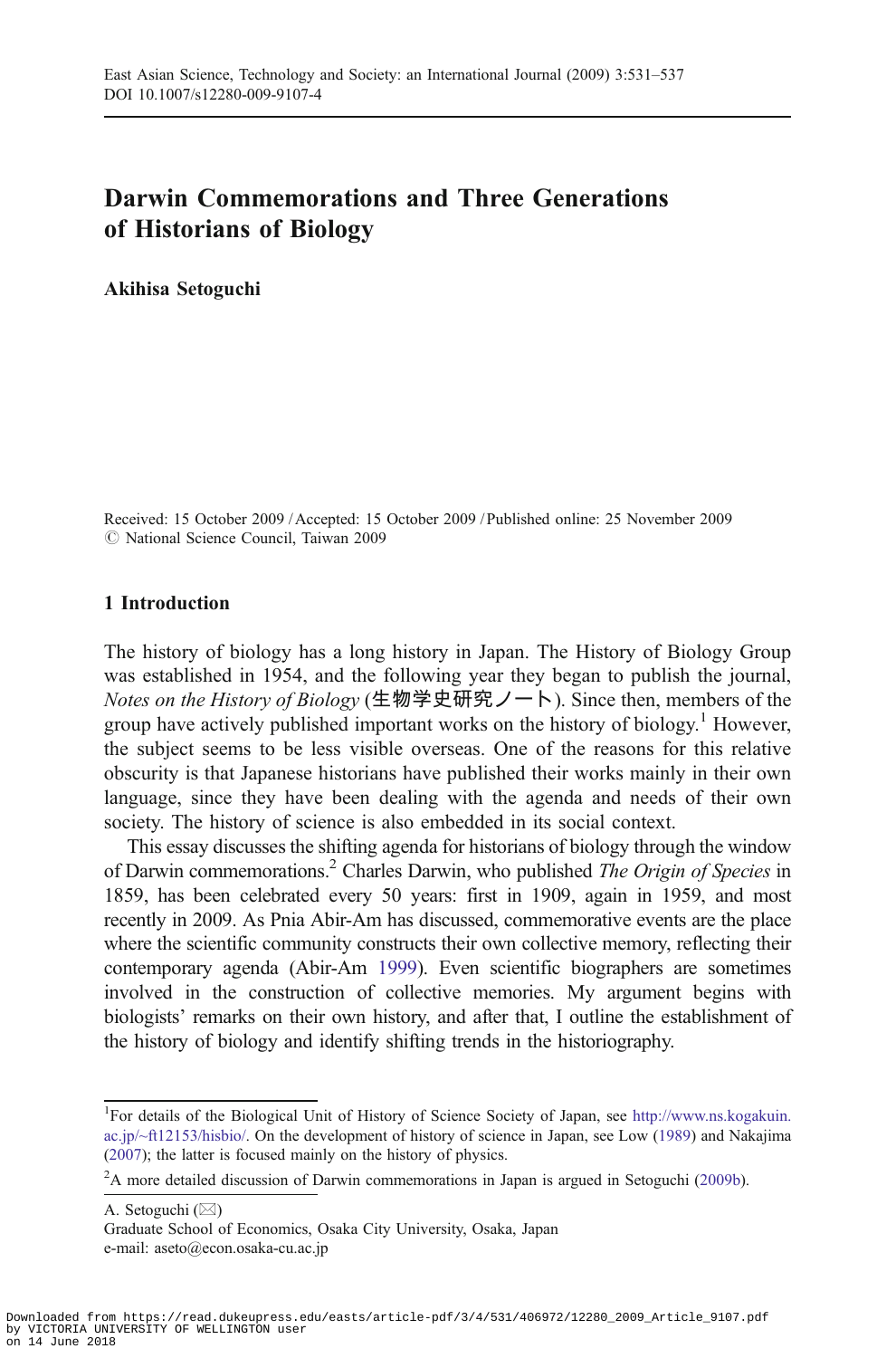I will focus on the discourses of the introduction of Darwinism into Japan. It is well known that it was Edward Sylvester Morse, an American zoologist, who introduced Darwinism into Japan. He came to Japan in 1877 and became the first professor of zoology at the University of Tokyo. Before leaving Japan in 1879, he gave several public lectures on Darwinism, which had a strong impact on Meiji Japan.<sup>3</sup> Then, how did biologists and historians view Morse's introduction of Darwinism? How did their histories change in relation to the prevailing social agenda? Finally, I will speculate as to what might constitute the future agenda for the history of biology in East Asia.<sup>4</sup>

#### 2 1909: Emergence of the History of Biology

In 1909, the 50th anniversary of the publication of *The Origin of Species*, events celebrating Darwin were held all over the world. In Japan, there were four ceremonies honoring Darwin.<sup>5</sup> At one such celebration at Tokyo Imperial University, we can find several comments made regarding Morse's contribution. For example, Tsuboi Shōgorō (坪井正五郎), an anthropologist, recalled that Darwin praised Morse's work on archaeology in Japan. Sasaki Chūjirō (佐々木忠次郎), Morse's former student, talked about an episode when the University of Tokyo invited Morse to serve as a professor (Tanaka [1909\)](#page-6-0). However, these mentions of Morse's activities are rather anecdotal and lack a historical perspective. When and how did the historical discourse on biology emerge in Japan?

It was during another commemoration event that biologists began to talk about history of Japanese biology. During the 1900s, there were several events that celebrated the 50th anniversary of Matthew Perry's visit to Japan in 1853. One of the most ardent organizers of the celebration was Ōkuma Shigenobu (大隈重信), a famous politician. In 1907, he supervised the publication of an expansive history of modern Japan, Fifty years from Opening the Country. In this book, Mitsukuri Kakichi (箕作佳吉), a professor of zoology at the Tokyo Imperial University, wrote a chapter on the history of natural history in Japan (Mitsukuri [1907\)](#page-6-0).<sup>6</sup>

In this chapter, Mitsukuri praised Morse as the first person to introduce Darwinism to Japan. In addition, he emphasized the role of Tokyo Imperial University in introducing Western science to Japan. He stated, "Tokyo Imperial University has been the most important institution in our country. Therefore, the history of the University is the history of Japanese science" (Mitsukuri [1907](#page-6-0): 989– 990). He went on to describe Morse and C. O. Whitman, the American zoologist who succeeded Morse, as the founders of Japanese biology. We can find here the origin of historiography that puts too great an emphasis on foreign professors at the University of Tokyo, which Morris Low once criticized as one-way traffic of

<sup>&</sup>lt;sup>3</sup> On E. S. Morse, see Cross ([1996\)](#page-5-0). On the reception of Darwinism in Japan, Shimao ([1981](#page-6-0)) and Matsunaga ([2002\)](#page-6-0) are also useful.<br><sup>4</sup> In this paper, Japanese names appear in their own order, family name first, followed by the given name.

<sup>&</sup>lt;sup>5</sup> The four ceremonies were as follows: ceremony by Fujikawa Yū (富士川游), a medical historian, held on 21 Nov.; Shiga Shigetaka (志賀重昂), a geographer's ceremony on 23 Nov.; and ceremonies at Tokyo Imperial University and at Tohoku Imperial University on 24 Nov.

 $6$  An English version of this book was also published (Huish [1909](#page-5-0)).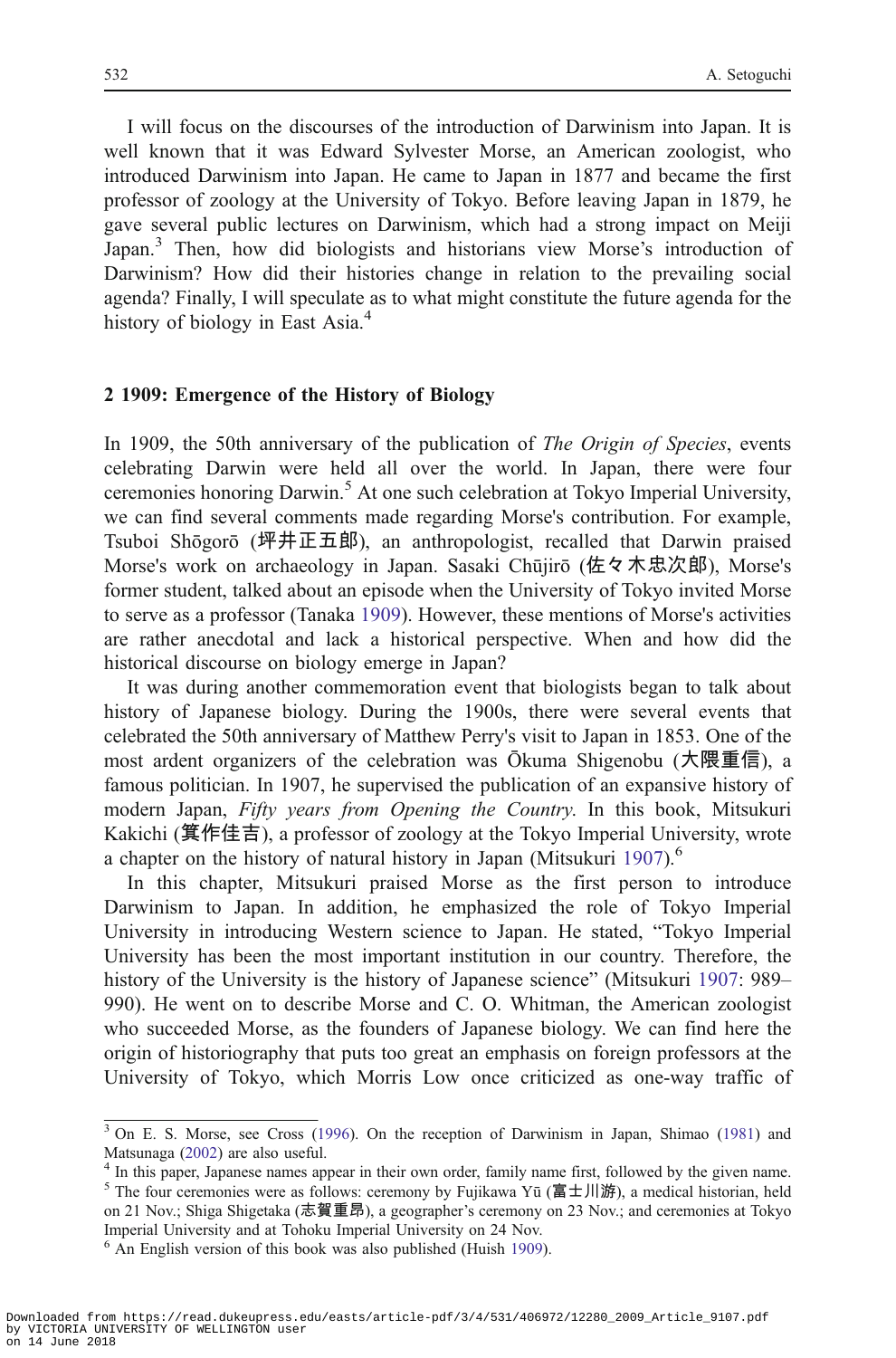knowledge from the West, calling it the "teacher and pupil" model (Low [1989\)](#page-6-0).

Although Mitsukuri never identified himself as a historian, he was succeeded by the first generation of historians of biology. In the 1930s, biologists who were interested in history began to publish detailed studies of the development of Japanese biology. One of those historian–biologists was Koizumi Makoto (小泉丹), a parasitologist at Keio University, who returned to Japan from colonial Taiwan in 1923. Although Koizumi was a member of the Materialism Research Society (唯物論研究会), he never showed any sympathy for Marxism. In his anthology of the history of Japanese science, published in 1943, he discussed the introduction of Darwinism into Japan. He praised Morse as follows: "It was lucky for Japan that Morse, who was an ardent and talented scholar, introduced Darwinism into Japan" (Koizumi [1943:](#page-5-0) 459). This indicates that the history of biology in Japan began with the celebration of the "success" of modernization of Japan. However, when the second generation of historians emerged in the 1950s, they began to adopt a completely different historiography.

#### 3 1958: First Generation Versus Second Generation

In 1958, 1 year before the worldwide celebration of Darwin, Japanese biologists held several Darwin centennial events in Tokyo, Kyoto, and Osaka.<sup>7</sup> During these anniversary events, two of the first generation of historians of biology played an important role. One was Yasugi Ryūichi (八杉龍一), a philosopher–zoologist who had been strongly influenced by Russian Marxist philosophy. Yasugi began his career in the 1940s and was an ardent scholar of Darwinian philosophy until the 1980s. He translated *The Origin of Species*, published a biography of Darwin, and published philosophical arguments on Darwinism. In 1958, he worked hard to organize Darwin centennial events.

The other historian was Ueno Masuzō (上野益三), a historian–zoologist at Kyoto University. Ueno had been interested in *honzōgaku* (本草学, herbal medicine) and East Asian natural history in the pre-modern period. During the commemorative events, Ueno published a paper on the history of Darwinism in Japan in the official anthology of the Darwin centennial. His historiography was almost the same as Mitsukuri and Koizumi's. He wrote: "Morse, who encouraged evolutionary thought… deserves high praise" (Ueno [1960](#page-6-0)).

However, during that same year, the second generation of historians of biology began to criticize Edward Morse. The first and most important of them was Satō Shichirō (佐藤七郎), a cytologist–historian based at the University of Tokyo. He wrote a short essay on the history of Darwinism for the magazine  $Kagaku$  (科学, Science). In his essay, he argued that Morse's Darwinism had many problems. He wrote that Morse's evolutionary theory was "too rough in logic," and put too much emphasis on the "struggle for existence." He also criticized Morse's lectures, arguing that they included too much on human evolution, so that Darwinism in Japan

 $7$  For more on the Tokyo symposium, which focused on biological issues, see Oka [\(1960](#page-6-0)). On the other hand, at the Kyoto and Osaka symposia, biologists discussed Darwin in the historical context (Miyadi [1958\)](#page-6-0).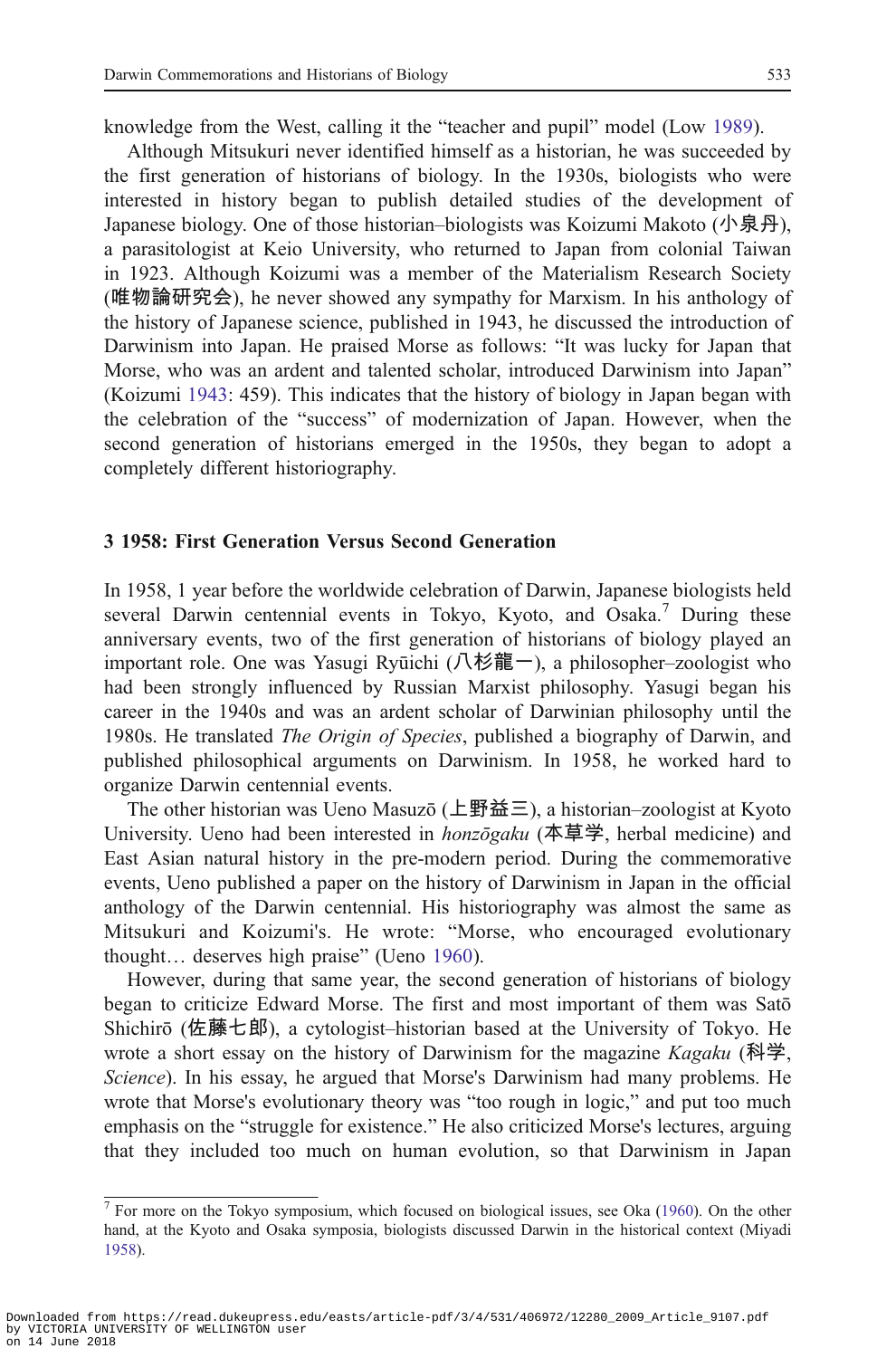developed not so much in terms of biology, but rather in the context of social evolutionism (Satō [1958](#page-6-0)). Although Satō's article was a short essay, only one page in length, it was quite influential. Many historians of science in the 1960s argued about whether Morse's introduction was the cause of the "failure" of Japanese biology (for example, Murakami [1965](#page-6-0)). This historiography was contrary to the first generation's view that emphasized the "success" of the introduction of Darwinism.

In postwar Japan, many historians of science were involved in the leftist scientist movement. Left-wing biologists gathered around Satō and established the history of biology group in 1954, which was under the auspices of the Biological Unit of the Association of Democratic Scientists (民主主義科学者協会生物学部会). As historian Nakayama Shigeru (中山茂) has argued, members of the Association embraced progressivism and tried to improve Japanese society through democracy and science (Nakayama [2001](#page-6-0)). They thought that Japanese society had "failed" to develop proper science, and that this was one of reasons for Japan's defeat in World War II. This view of the past, which emphasized the "failure" of Japanese science, was common among both historians and leftist scientists until Hiroshige Tetsu (廣重徹) criticized it as "catch-up" historiography (Hiroshige [1973](#page-5-0)).

Despite the prevalence of this view regarding the failure of Japanese science, some studies by this group are still worthy of our attention. One of them is Nakamura Teiri's (中村禎里) expansive survey of the Lysenkoism versus Mendelism debate in Japan, which has been recently reprinted, despite having been originally published in 1967 (Nakamura [1967](#page-6-0), see also Nakamura [1974](#page-6-0)). However, as the leftist scientist movement declined and as the Society of Democratic Scientists faded in the late 1950s, the history of biology group became less aligned with the biologists' movements. After 1964, the group was reorganized as the Biological Unit of the History of Science Society of Japan (日本科学史学会生物学史分科会), and the title of their journal became *Japanese Journal of History of Biology* (生物学史研究).

#### 4 2009: The Divide between Historians and Biologists

In 2009, both historians and biologists held several Darwin-commemorative events. At some events, historians encountered biologists. For example, I gave a talk on the collective memory of E. S. Morse at a small session on "Darwinian Evolutionary Theory and the Present Status of the History of Science," at the annual meeting of the Society of Evolutionary Studies, Japan. However, during this year's Darwin ceremonies, historians and biologists seem to be rather separated. For example, the Science Council of Japan, the largest organization of scholars, held two symposia: one was led exclusively by biologists in August 2009, and the other will be held in December 2009, led by historians, including some biologists. At the Darwin Exhibition, which was held in 2008, many biologists played an active role, but there were no historians involved.

This is not because historians have lost interest in Darwinism. The country's most prominent Darwin historian is Matsunaga Toshio (松永俊男), who has written many books on both the intellectual and social history of evolutionary theory. Historical studies of E. S. Morse and his activities have also been written by Watanabe Masao (渡辺正雄) and Isono Naohide (磯野直秀). Watanabe elaborated on Satō's thesis and discussed the impact of Morse's introduction of Darwinism on social thought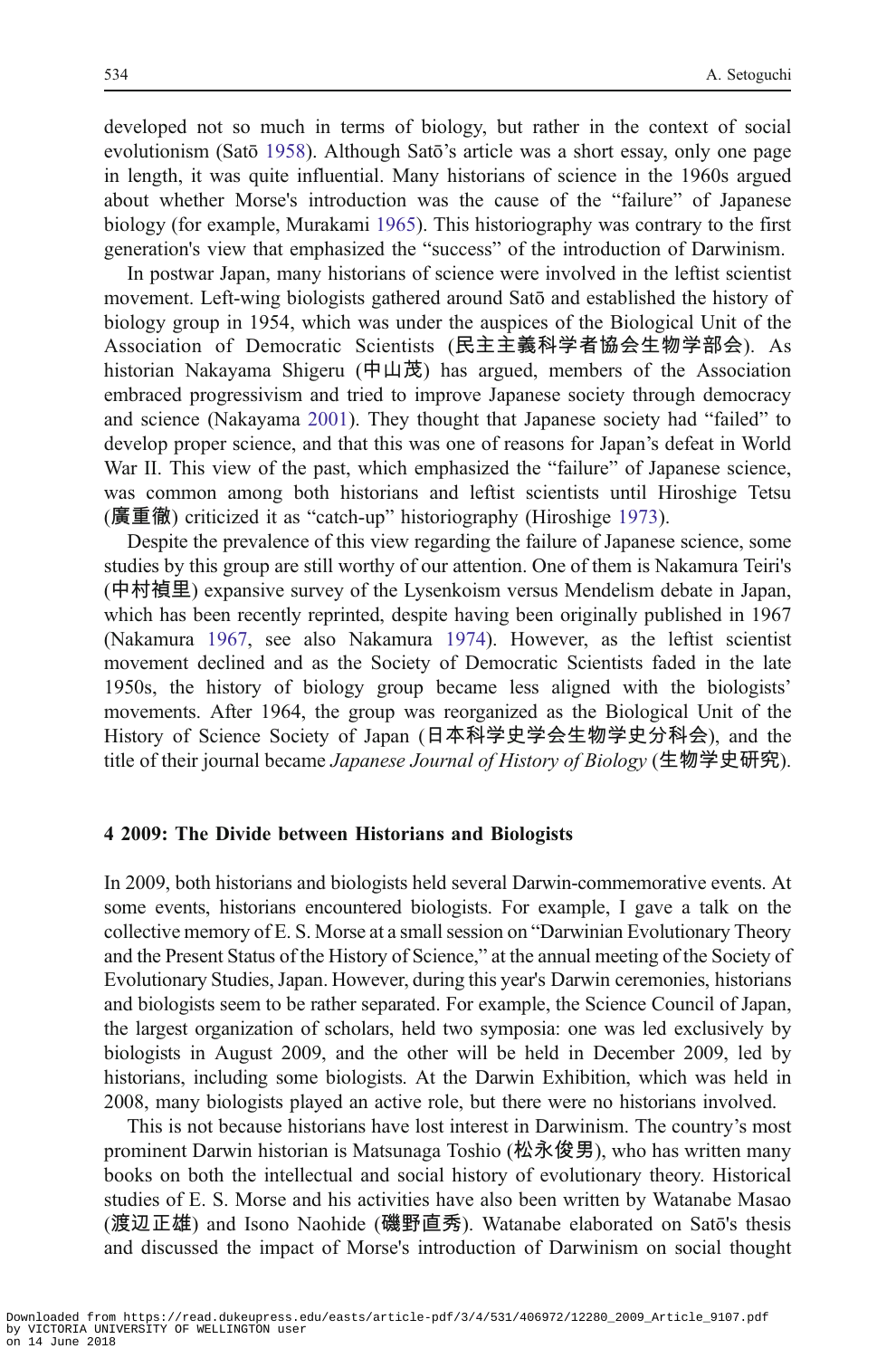(Watanabe [1976\)](#page-6-0). Isono surveyed Morse's activities during his stay in Japan in great detail, and argued that it is unlikely that Morse's lecture led Japanese biology on the wrong path (Isono [1987,](#page-5-0) [1990](#page-5-0)). Although Watanabe and Isono disagreed regarding their evaluation of Morse's achievements, both shared the "teacher and pupil" model, which highlights Morse as the most important actor and places less emphasis on other historical figures. Unoura Hiroshi (鵜浦裕) has discussed "Samurai Darwinism," the term he coined for Katō Hiroyuki's (加藤弘之) social Darwinism that supported the Emperor-centered Meiji government system (Unoura [1999](#page-6-0)). Sakura Osamu (佐倉統) has also written several articles on introduction of sociobiology into Japan (Sakura [1998\)](#page-6-0).<sup>8</sup>

However, for most members of the third generation of historians of biology, those who were educated after the 1970s, the introduction of Darwinism became a less important topic of concern. More serious was the social conflict caused by the development of biomedicine and the emerging problems of bioethics. Although most of this generation was first educated as biologists, they became critical of science and switched their major to the history of science. Some of them were educated at the newly established graduate program of the history of science at the University of Tokyo.

The most active member of this generation has been Yonemoto Shōhei (米本昌平), who began his career as an independent historian of biology and has published many books on the history of eugenics and comparative studies on bioethics policy (Yonemoto et al. [2000\)](#page-6-0). Suzuki Zenji's (鈴木善次) work on the history of Japanese eugenics was also influential, although he is much older than the second generation (Suzuki [1983\)](#page-6-0). Brain death has been a significant concern in Japanese society since the 1980s. Komatsu Yoshihiko (小松美彦), who had studied the philosophy of nineteenth-century physiology, published actively on the historical study of death and became a strong critic of organ transplants from brain-dead patients (Komatsu [1996;](#page-5-0) see also Lock [2002\)](#page-5-0).

It is surprising that the textbook Modern History of Life Sciences, published in 2002 by members of the Biological Unit of the History of Science Society, includes no chapter on evolution, but most of the chapters deal with medicine and the biology of human beings, such as eugenics, anthropology, and sexology (Hirono et al. [2002\)](#page-5-0). The works of Japanese historians of biology might not be well known outside of Japan, but their statements on ethical topics of biomedicine have had a significant impact on Japanese society.

#### 5 Conclusion

In this paper, I have argued that there have been three generations of historians of biology. The first generation praised the "success" of Morse as a teacher of Darwinian theory. On the other hand, the second generation, in the 1950s, emphasized the "failure" of Morse as the cause for the distorted development of

 $8$  Recently, a new perspective that challenges conventional historiography is emerging. Conventional historiography has argued that Japanese people accepted Morse's lecture enthusiastically because there was no religious obstacle, like Christianity, but Migita ([2009\)](#page-6-0) argues there was significant resistance from Shintō priests. Low [\(2008](#page-6-0)) and Hung [\(2009](#page-5-0)) argue more complicated relationship between Christianity and Darwinism in Meiji Japan.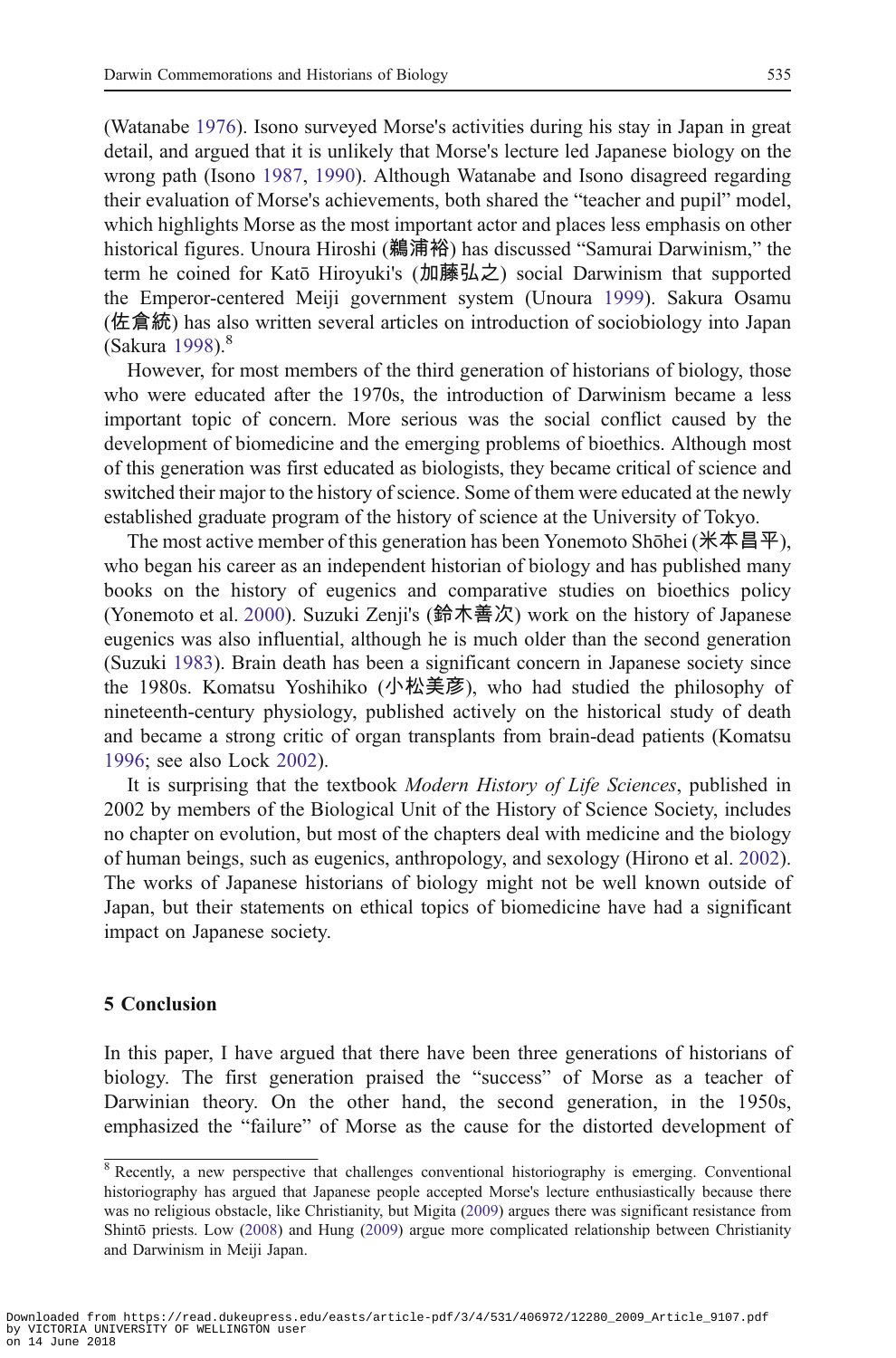<span id="page-5-0"></span>Japanese biology. These generations might seem to adopt quite opposite historiographies, but they shared the same goal: the prompt and proper development of Japanese biology. We may call this "scientific nationalism," according to Mizuno Hiromi's recent book on the history of Japanese science (Mizuno [2009\)](#page-6-0). She argues that, after the 1920s, the Marxist historians, technocrats, and popular science writers shared a common goal of making Japan a more "scientific" nation. On the other hand, the third generation is more critical of science and interested in it's more social and political aspects.

The readers of this journal might think it is a pity that these three generations do not seem to have any perspective on East Asia. However, recently, a new trend of historiography is emerging. For example, Sakano Tōru (坂野徹) has written a substantial book on the history of anthropology during the expansion of the Japanese Empire into Taiwan, Korea, and the Southern Pacific (Sakano [2005\)](#page-6-0). My own work on the history of entomology also includes some references to malaria research in colonial Taiwan (Setoguchi [2007](#page-6-0), [2009a\)](#page-6-0). Fujihara Tatushi (藤原辰史) has argued that geneticists supported the expansion of the Japanese Empire with new varieties of rice, which were invented to meet the demands of the Japanese people (Fujihara 2007). These works reflect a new agenda for investigating the trans-national interaction of biological studies in the era of globalization. How did biology support the expansion of the Japanese Empire? How was Darwinism used in the colonial context by those who ruled and by those who were governed? How did the study of biological science impact on postwar East Asian geopolitics? There are many neglected issues and topics that East Asian historians of biology should deal with.

### References

Abir-Am, P. G. (1999). Introduction. In P. G. Abir-Am, & C. A. Elliot (Eds.) Commemorative practices in science. Osiris, 14, 1-33.

Cross, S. (1996). Prestige and comfort: the development of social Darwinism in early Meiji Japan, and the role of Edward Sylvester Morse. Annals of Science, 53, 323–344.

Fujihara, T. (2007). Ine mo mata Yamato minzoku nari [稲も亦大和民族なり, Rice is also Yamato race]. In H. Ikeda (Ed.), Daitōakyōeiken no bunka kensetsu [大東亜共栄圏の文化建設, Cultural construction of the Greater East Asia Co-Prosperity Sphere] (pp. 189–240). Kyoto: Jinbun Shoin.

Hirono, Y., et al. (eds). (2002). Seimeikagaku no kingendaishi [生命科学の近現代史, Modern history of life sciences]. Tokyo: Keisō Shobō.

Hiroshige, T. (1973). Kagaku no shakaishi [科学の社会史, Social history of science]. Tokyo: Chūōkoronsha.

Huish, M. B. (ed). (1909). Fifty years of new Japan. New York: Dutton.

Hung, K. (2009). Allien science, indigenous thought and foreign religion: reconsidering the reception of Darwinism in Japan. Intellectual History Review, 19(2), 231–250.

Isono, N. (1987). Mōsu sonohi sonohi [モースその日その日, Morse day by day]. Yokohama: Yūrindō.

Isono, N. (1990). Contributions of Edward S. Morse to developing Young Japan. In E. R. Beauchamp & A. Iriye (Eds.), Foreign employees in nineteenth century Japan (pp. 193–212). Boulder: Westview.

Koizumi, M. (1943). Nihon Kagakushi shikō [日本科学史私攷, Anthology of history of Japanese science]. Tokyo: Iwanami Shoten.

Komatsu, Y. (1996). Shi wa kyōmei suru [死は共鳴する, Resonating Death]. Tokyo: Keisō Shobō.

Lock, M. (2002). Twice dead: organ transplants and the reinvention of death. Berkeley: University of California Press.